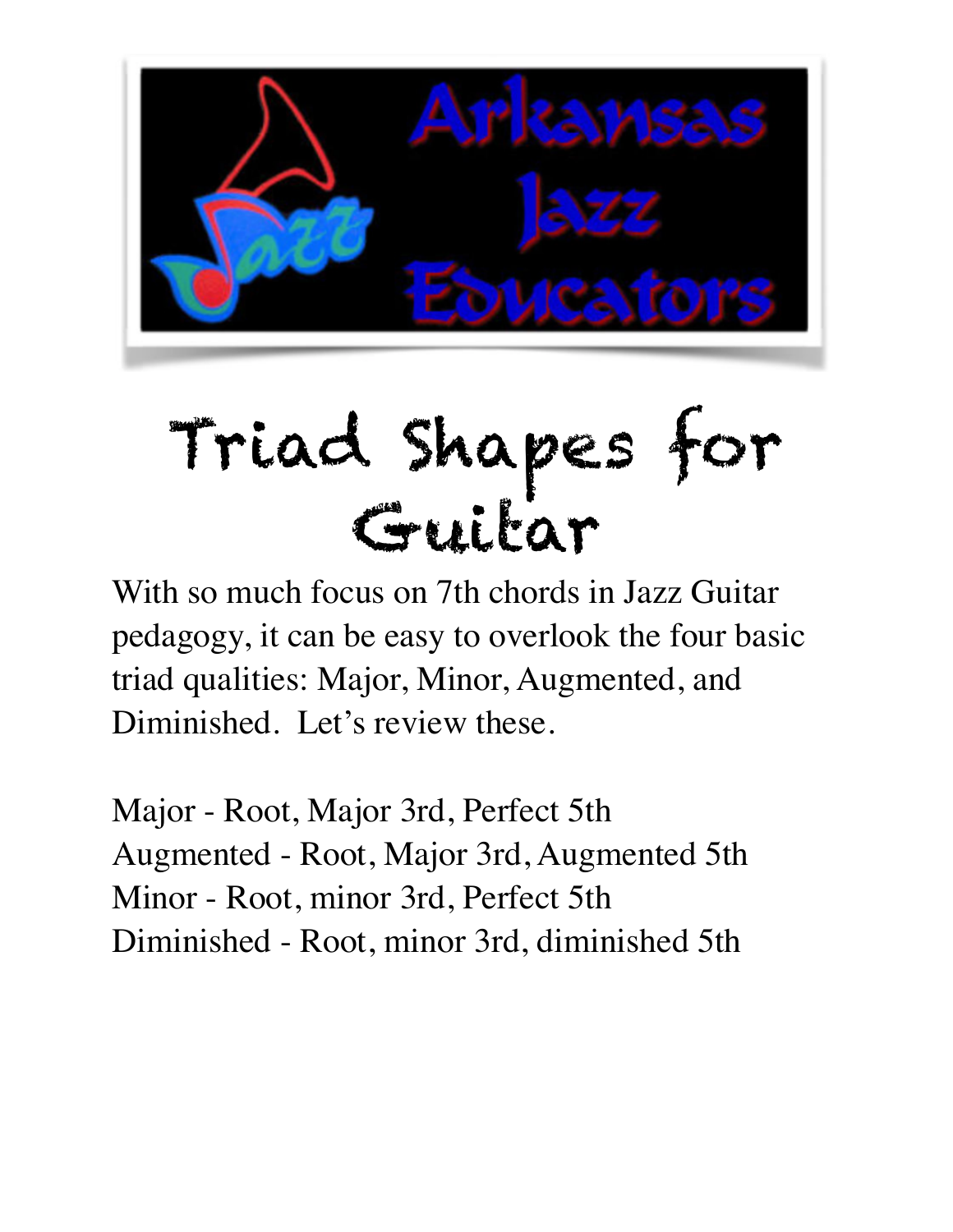These examples are all in Root Position. This means the root is in the lowest note. Also notice how the third is in the middle, and fifth on the top. First, the root on the D string.



Now the root note on the G string.



And the root note on the A string



Roots on the E string are the same as the A string…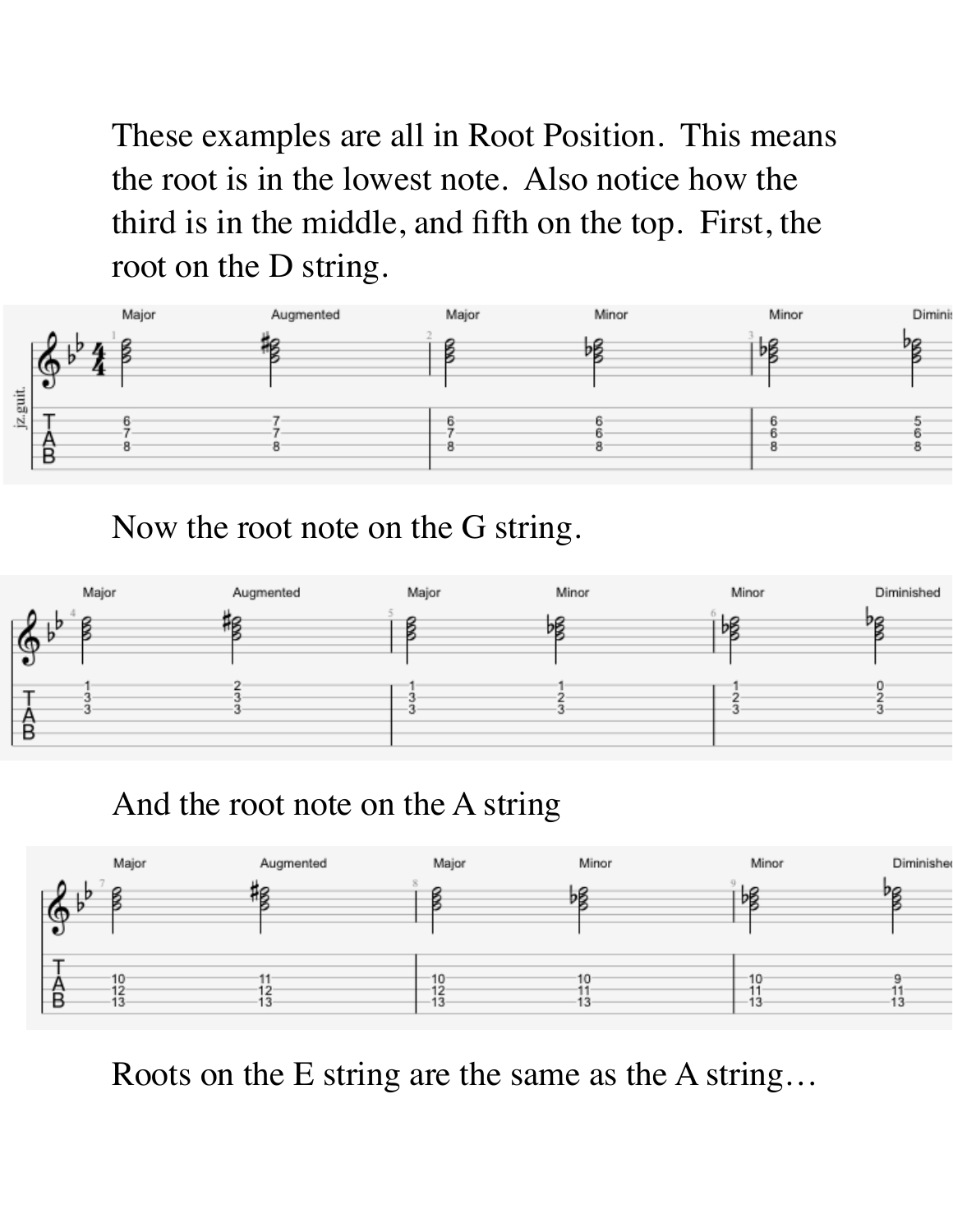Major Triads in Inversions

These examples will introduce 1st Inversion and 2nd Inversion shapes for the Major Triad. 1st Inversion puts the 3rd in the lowest note. 2nd Inversion uses the 5th in the lowest note.

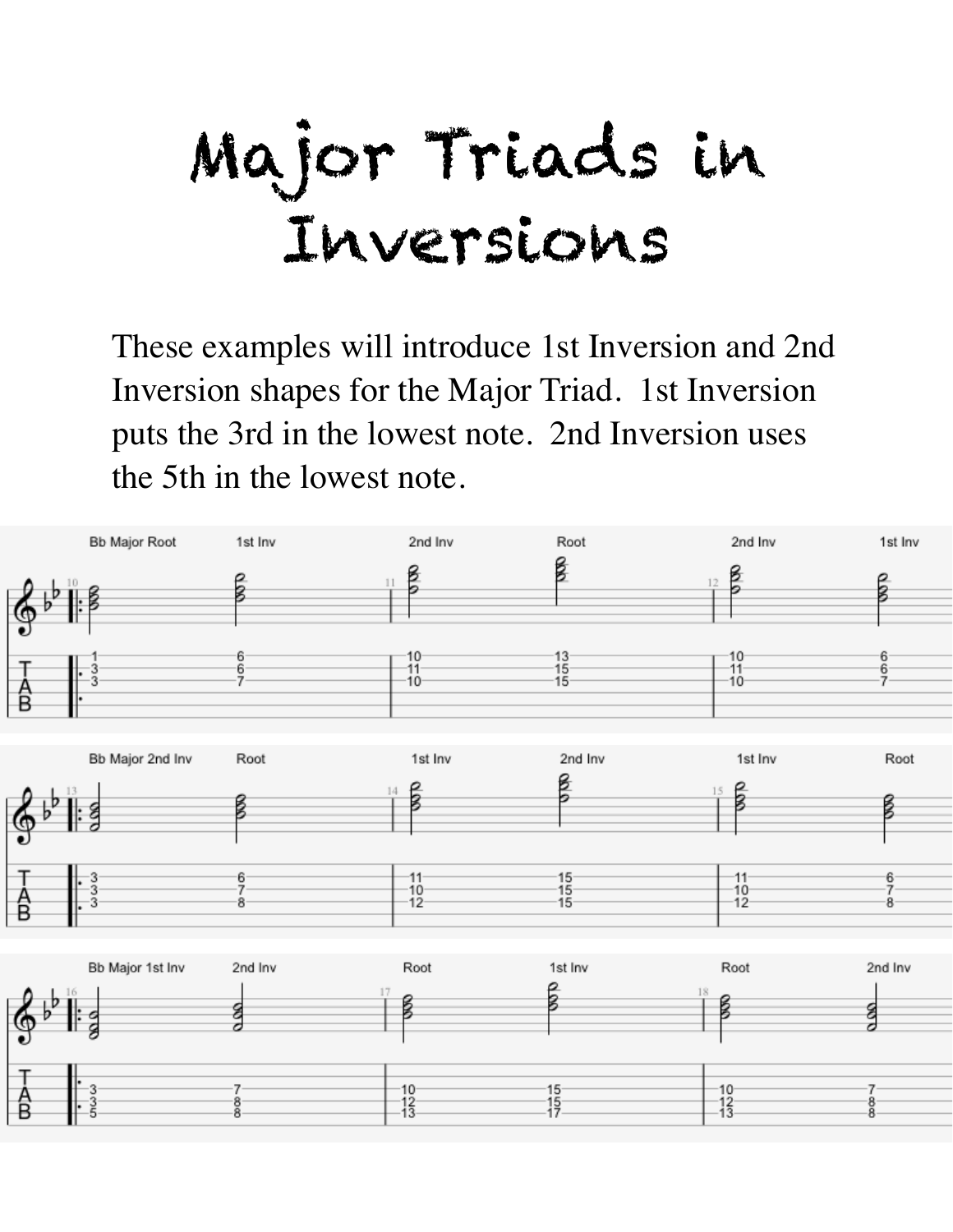## Augmented Triads in Inversions

These examples will introduce 1st Inversion and 2nd Inversion shapes for the Augmented Triad. Note that the Augmented Triad has 3 different possible roots since it is completely symmetrical.

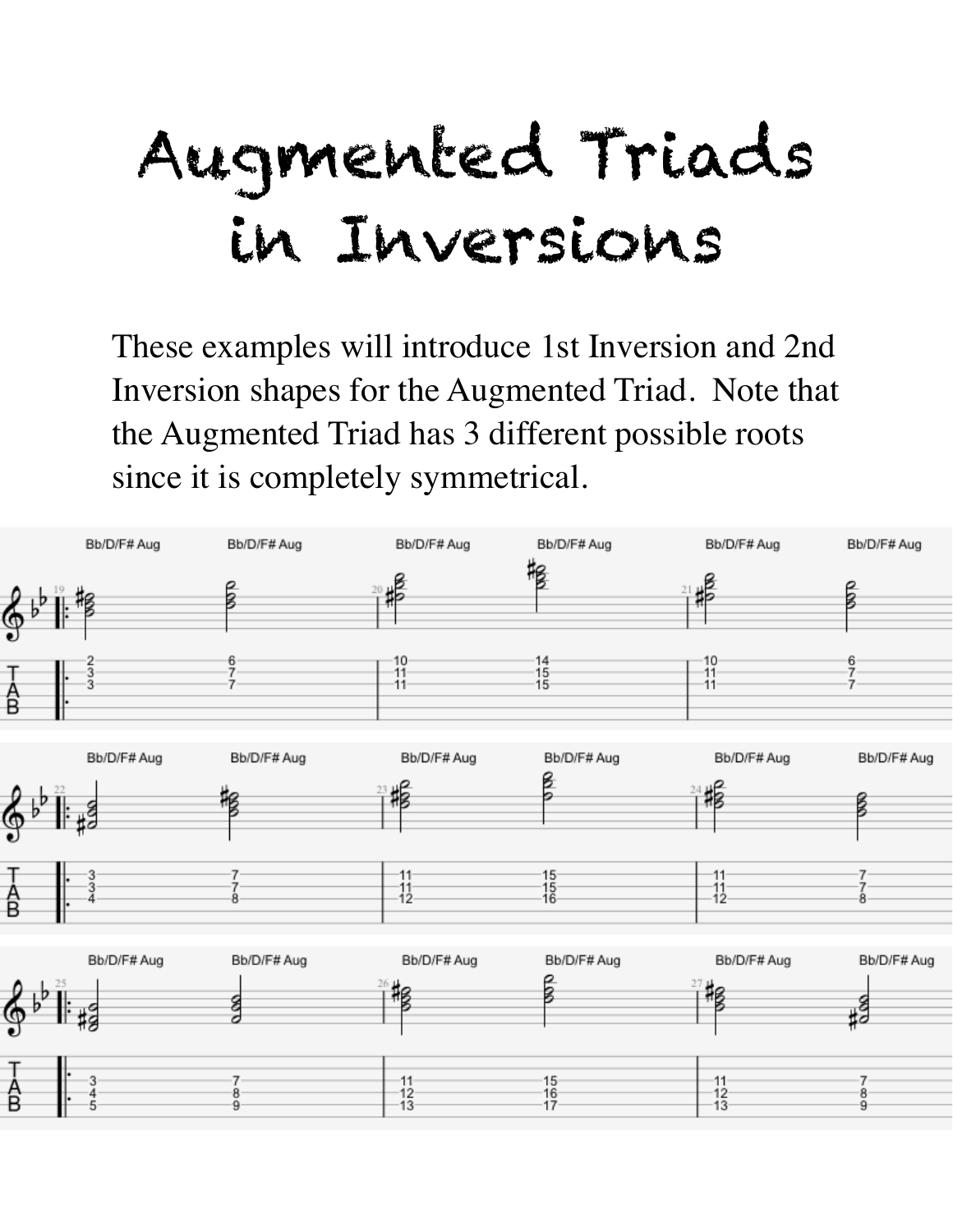### Minor Triads in Inversions

These examples will introduce 1st Inversion and 2nd Inversion shapes for the Minor Triad.

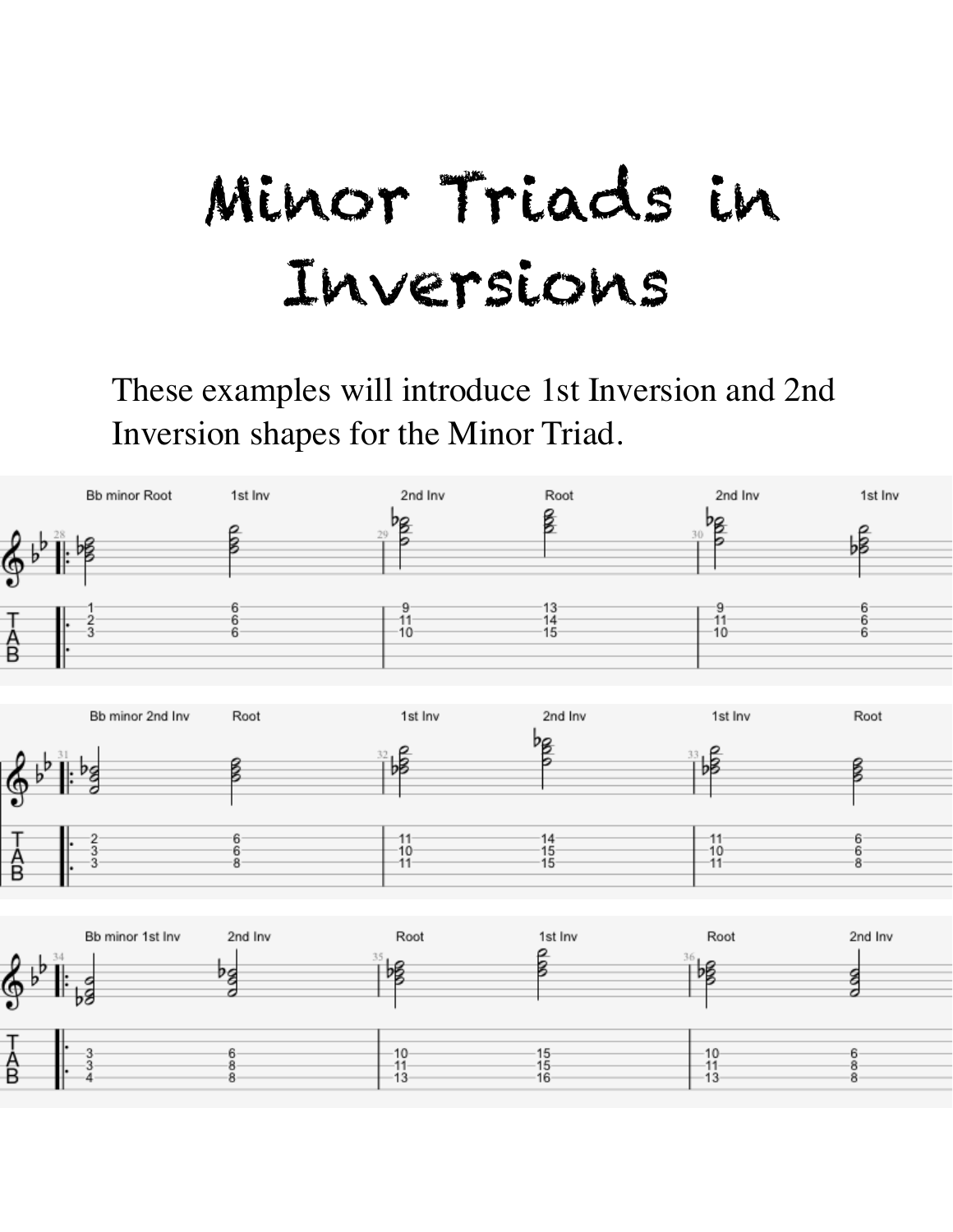### Diminished Triads in Inversions

#### These examples will introduce 1st Inversion and 2nd Inversion shapes for the Diminished Triad.





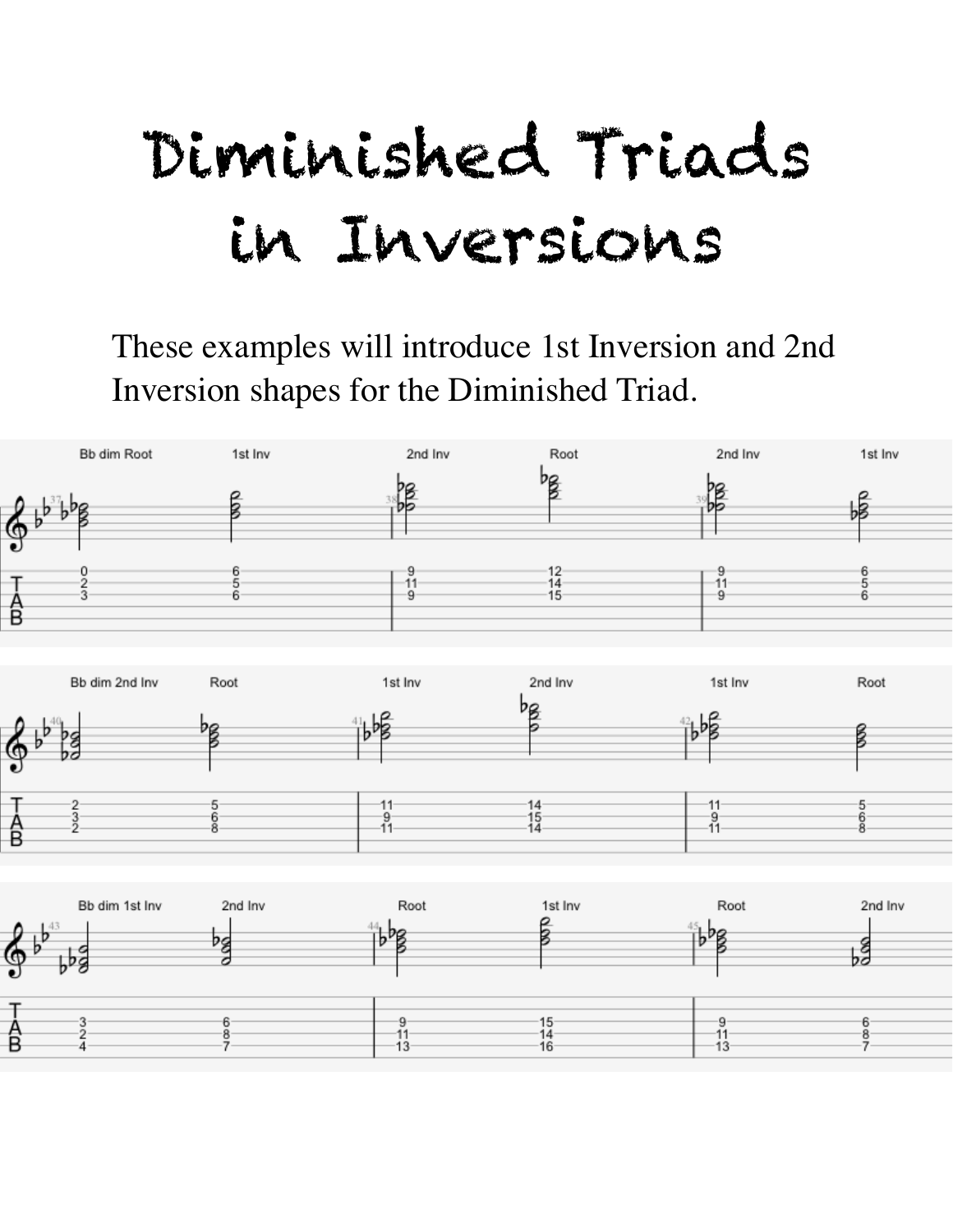# Chord Scales

Harmonic instruments should practice chords in scales. In a major key, each scale degree has a Major, Minor, or Diminished chord it naturally makes as seen below in the key of Bb Major.

- 1 Bb Major
- 2 C minor
- 3 D minor
- 4 Eb Major
- 5 F Major
- 6 G minor
- 7 A diminished
- **1, 4, and 5 are major.**
- **2, 3, and 6 is minor.**
- **7 is diminished**

The following examples use this idea. Move each example to different keys as you master them.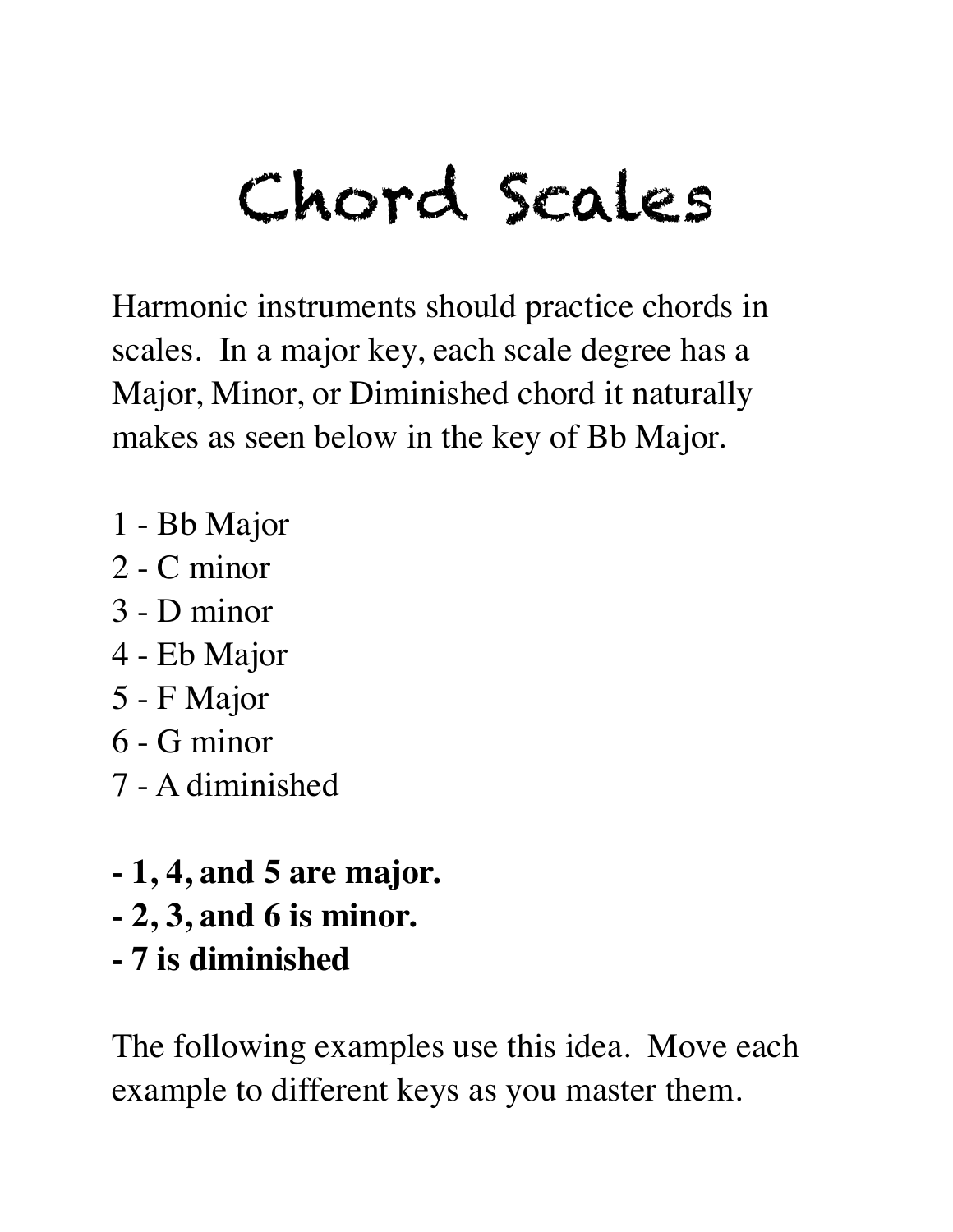





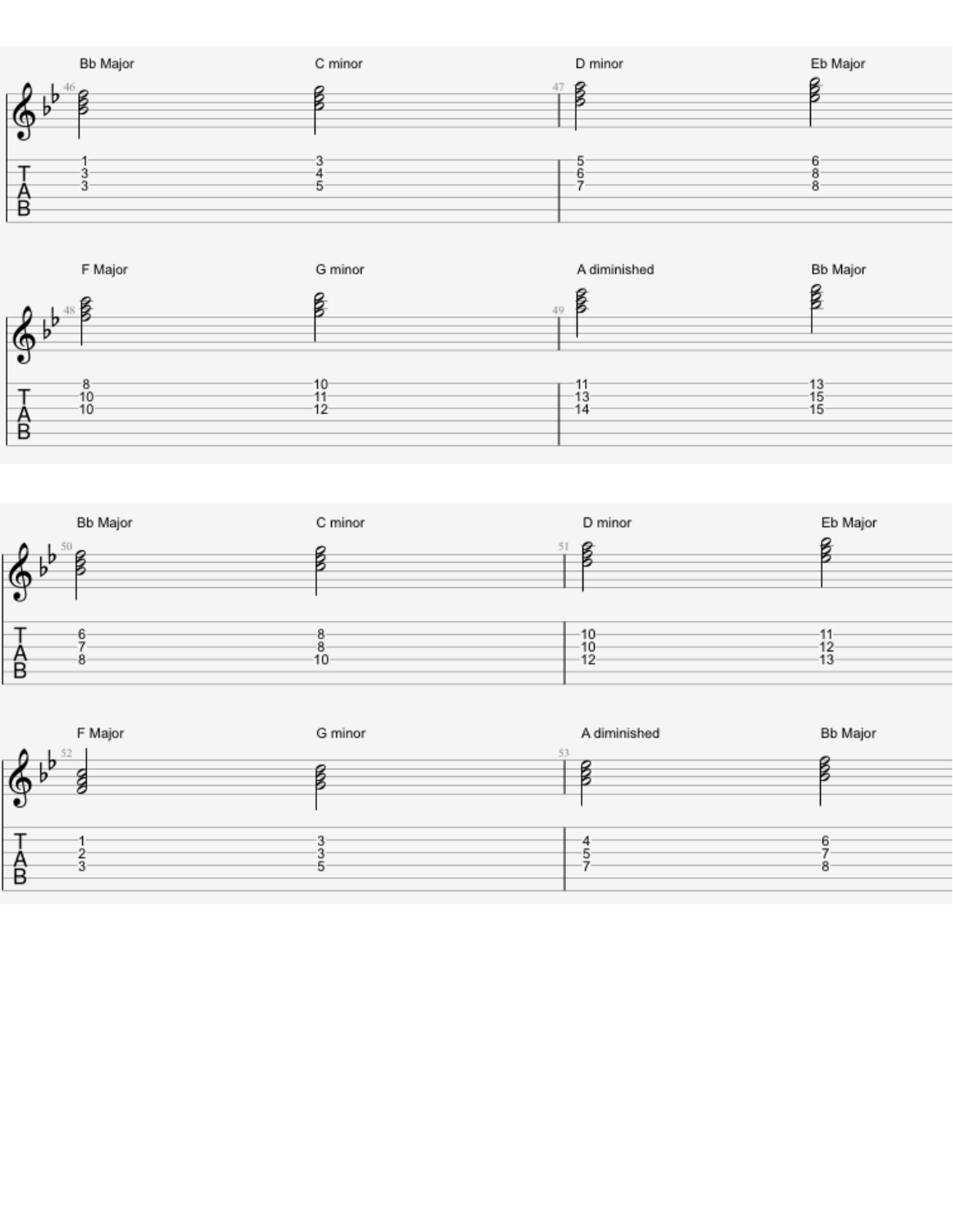





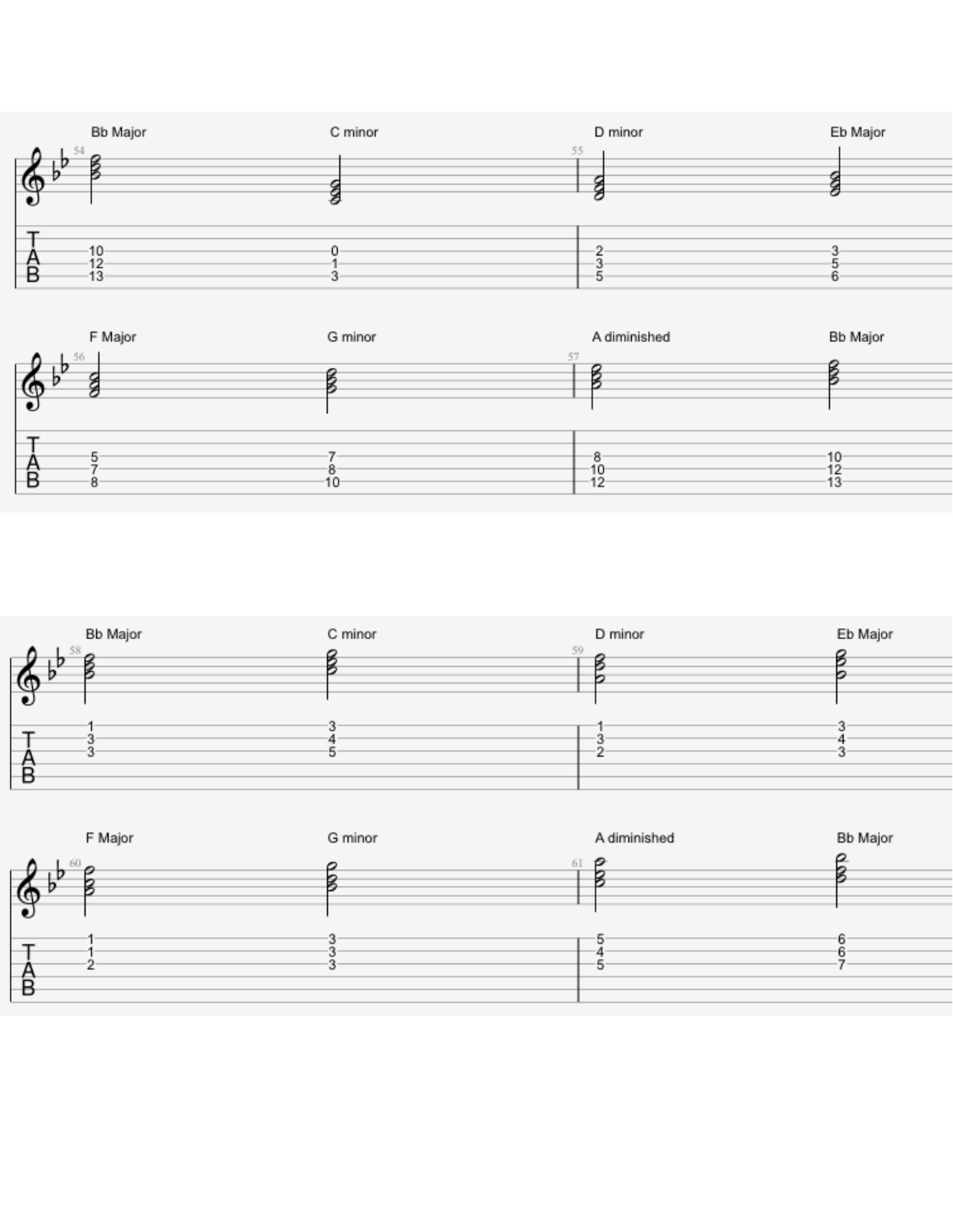



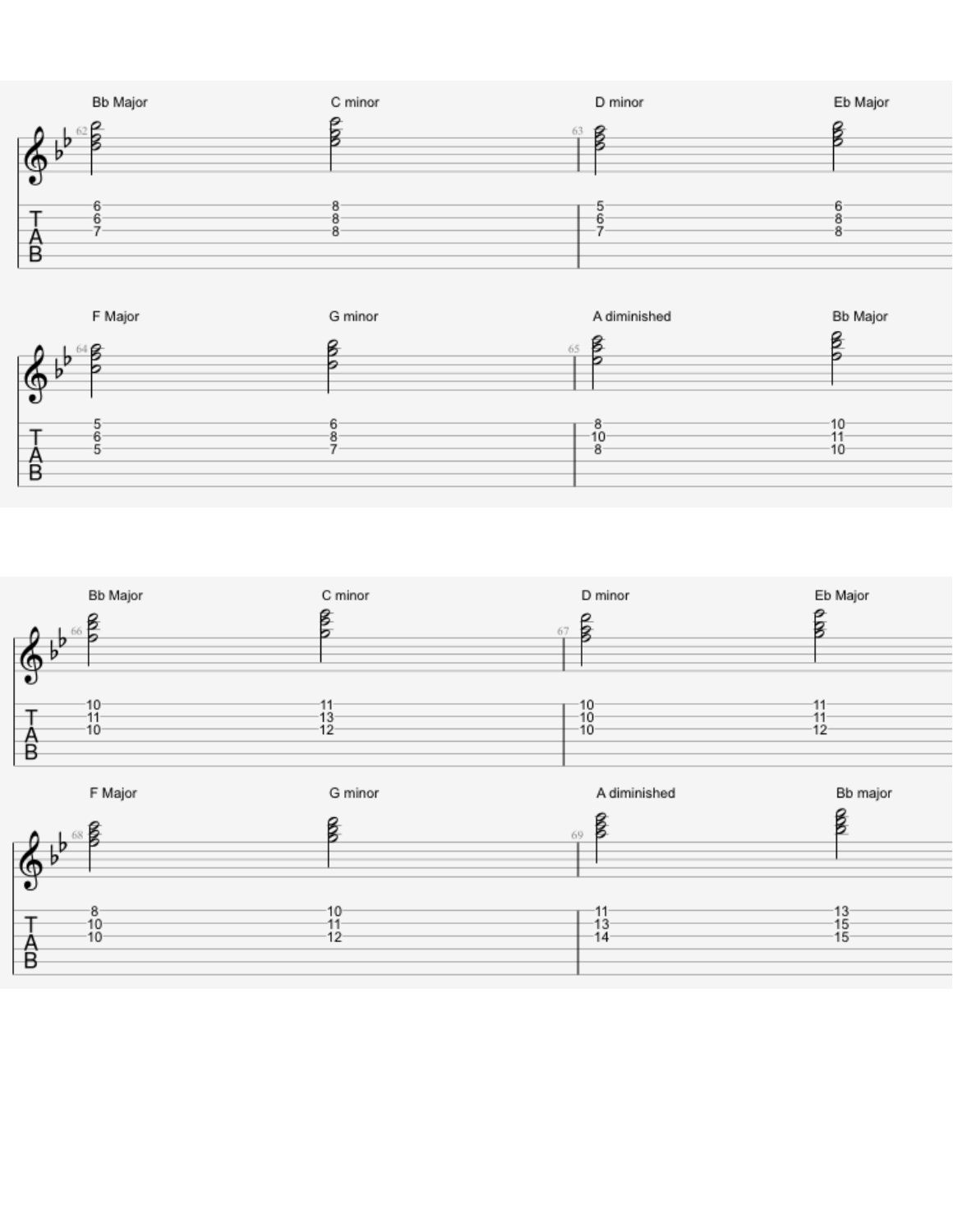





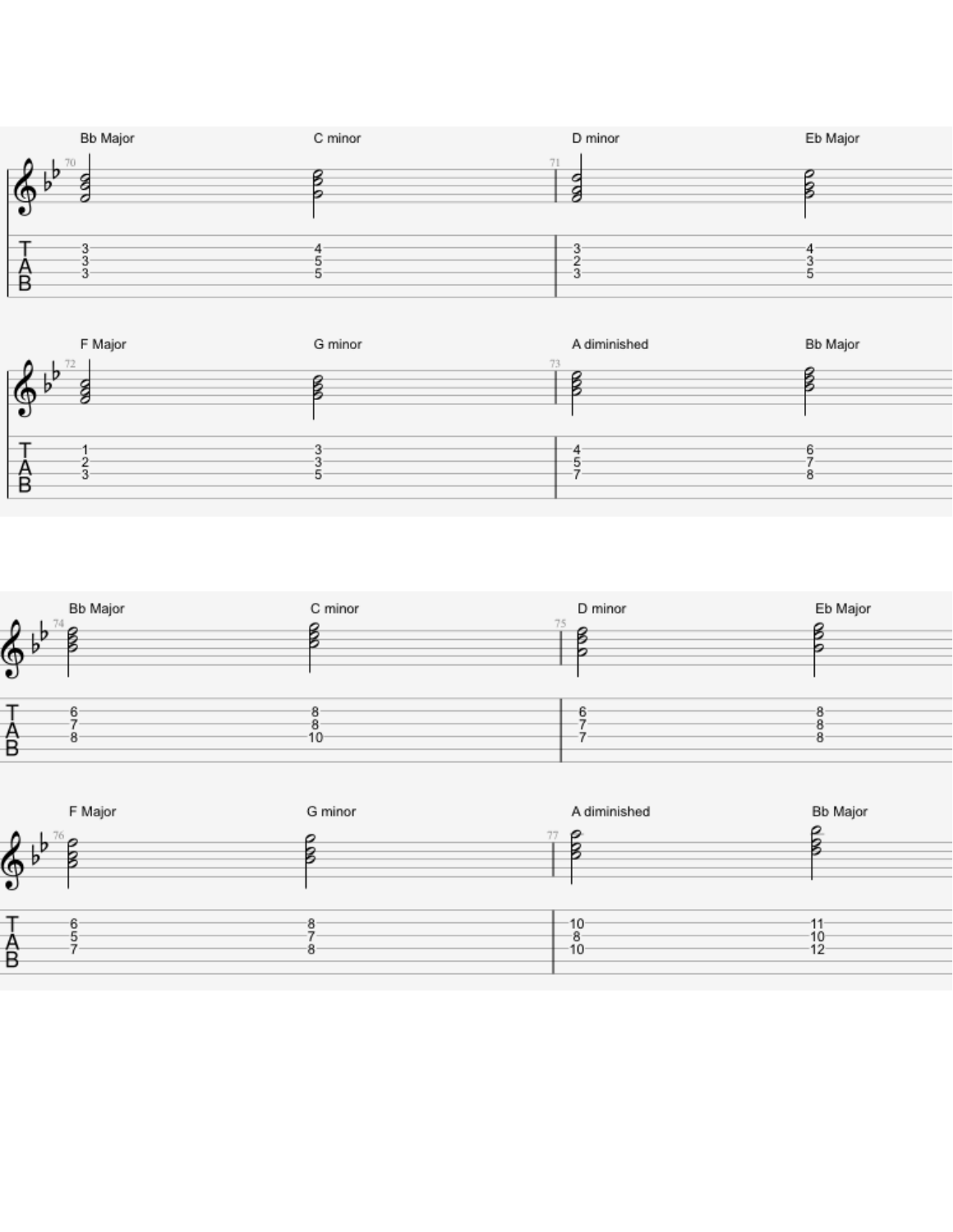





| F Major                  | G minor | A diminished | Bb Major |
|--------------------------|---------|--------------|----------|
| $1 - 84$<br>$\circ$<br>∙ | 85      |              |          |
| r<br>D<br>Ð              |         | ь            | 8        |